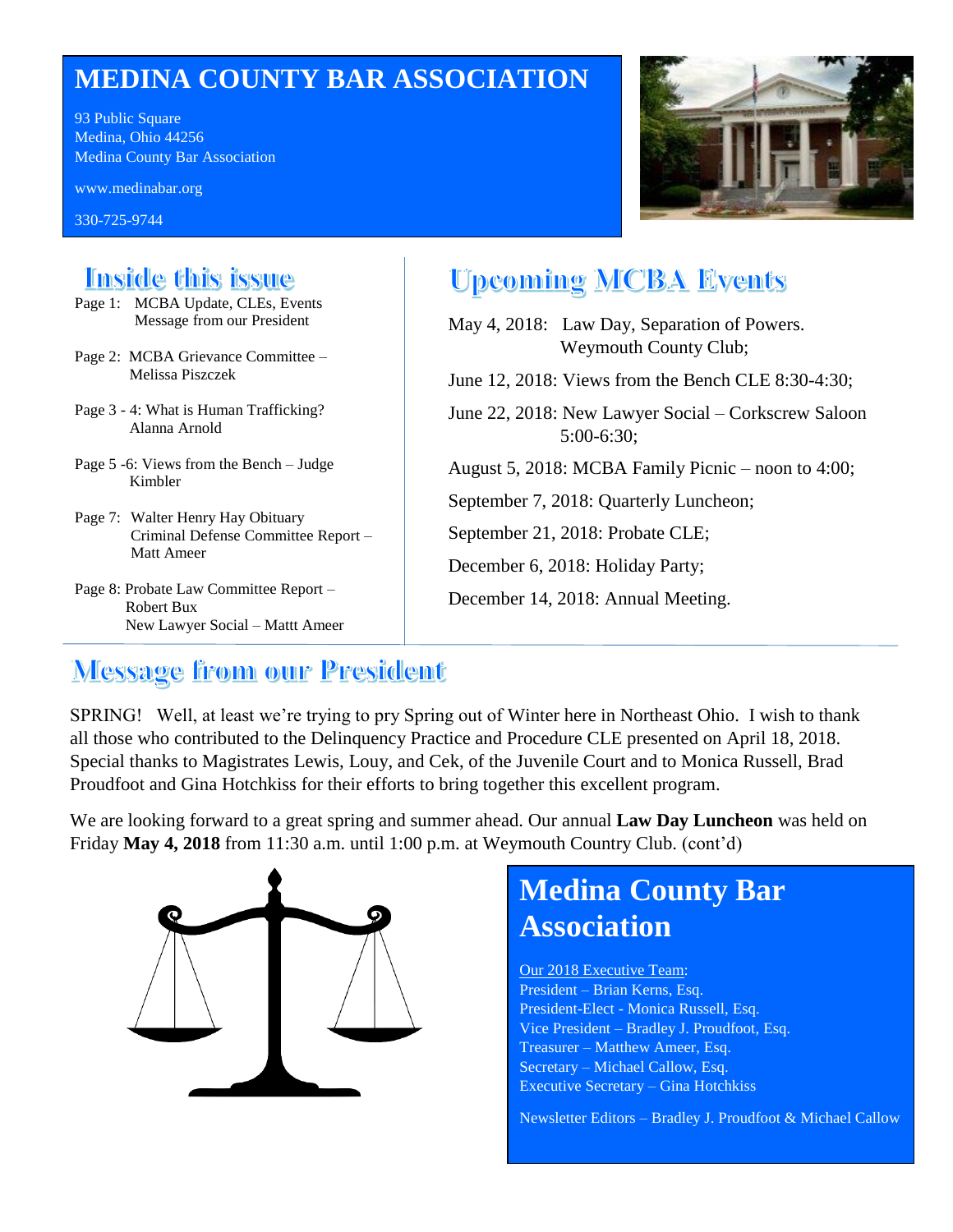The MCBA was honored to have new Ohio Supreme Court Justice Mary DeGenaro as our guest speaker this year. We also recognized the Law Day Essay Scholarship Award Recipient with our annual \$5,000.00 Scholarship.

At our quarterly luncheon in March we welcomed Mike Callow as our newly appointed Secretary. Mike will take over the duties of Secretary and with this will take the lead on the next Newsletter (Big shout out to Brad Proudfoot, author of this and our previous MCBA Newsletter. Thank you Brad!). We are always looking for authors to submit articles to our Newsletter. Please email Mike Callow with any article ideas or articles at his email address: [attorneymikecallow@gmail.com](mailto:attorneymikecallow@gmail.com)

Finally, **please mark your calendars NOW,** for the upcoming Trial and Appellate CLE on June 12, 2018. Our **Trial and Appellate Practice CLE** will be held at the University of Akron /Medina Campus. The cost for this full-day program is only \$50 member/\$100 non-member, so we hope you will take advantage of this unique opportunity to hear our local trial judges and the appellate judges speak on topics important to those who practice in these local courts.

Wishing all our members blue skies and rainbows as we make our way into spring in Medina County. We look forward to seeing you at Law Day on May 4!

## **A Friendly Reminder from the Medina County Bar Association Grievance Committee: Melissa Piszczek, Esq.**

The Medina County Grievance Committee would like for attorneys to keep in mind what an attorney's responsibility is regarding maintaining professional liability insurance. Rule 1.4 of the Ohio Rules of Professional Conduct dictates such responsibilities. Rule 1.4 states in part:

(c) A lawyer shall inform a client at the time of the client's engagement of the lawyer or at any time subsequent to the engagement if the lawyer does not maintain professional liability insurance in the amounts of at least one hundred thousand dollars per occurrence and three hundred thousand dollars in the aggregate or if the lawyer's professional liability insurance is terminated. The notice shall be provided to the client on a separate form set forth following this rule and shall be signed by the client.

(1) A lawyer shall maintain a copy of the notice signed by the client for five years after termination of representation of the client.

(2) A lawyer who is involved in the division of fees pursuant to Rule I.S(e) shall inform the client as required by division (c) of this rule before the client is asked to agree to the division of fees.

(3) The notice required by division (c) of this rule shall not apply to either of the following:

(i) A lawyer who is employed by a governmental entity and renders services pursuant to that employment;

(ii) A lawyer who renders legal services to an entity that employs the lawyer as in-house counsel.

The Comment Section regarding Professional Liability Insurance further states,

[8] Although it is in the best interest of the lawyer and the client that the lawyer maintain professional liability insurance or another form of adequate financial responsibility, it is not required in any circumstance other than when the lawyer practices as part of a legal professional association, corporation, legal clinic, limited liability company, or limited liability partnership.

Comment 9 indicates why it is important for an attorney to notify clients in the event that the attorney does not maintain certain minimum professional liability insurance.

[9] The client may not be aware that maintaining professional liability insurance is not mandatory and may well assume that the practice of law requires that some minimum financial responsibility be carried in the event of malpractice. Therefore, a lawyer who does not maintain certain minimum professional liability insurance shall promptly inform a prospective client or client.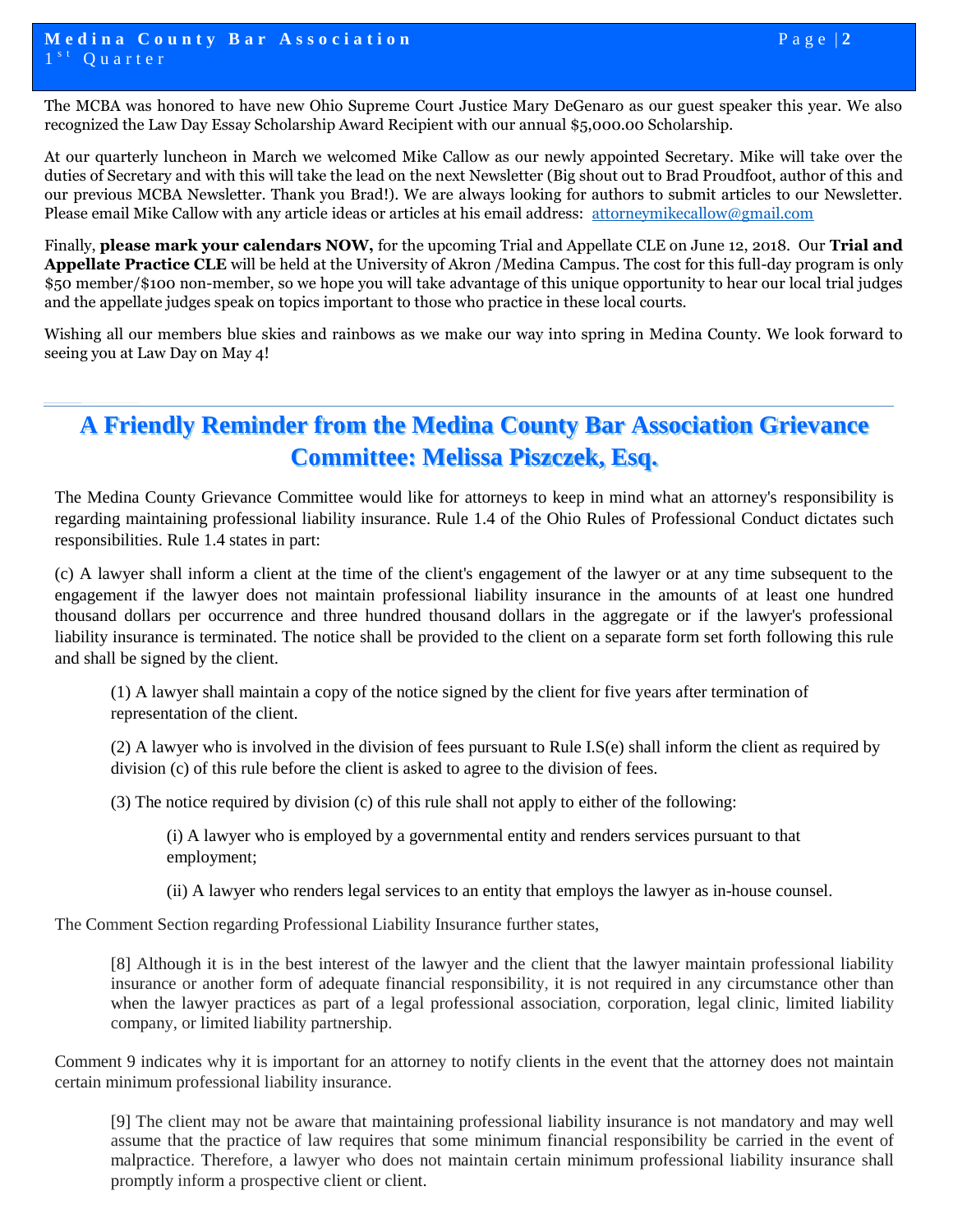# **The MCBA Wants to Hear from You!**

Have you learned of a new statute? Read an interesting case? Let us know! Our members have varied and interesting practices. Please consider sharing your knowledge with the MCBA by submitting an article for our newsletter. Submissions should be in Word format and no more than 1,200 words. Send them by June 15th to Michael Callow at [attorneymikecallow@gmail.com.](mailto:attorneymikecallow@gmail.com)

## **The MCBA On The Web**

Please take the time to check out the Medina County Bar Association at the following sites:

[www.medinabar.org](http://www.medinabar.org/)

[www.facebook.com/MedinaCountyBar](http://www.facebook.com/MedinaCountyBarAssociation) **[Association](http://www.facebook.com/MedinaCountyBarAssociation)** 

#### **Submissions for the 2018**

#### **Award of Professionalism**

This is a reminder that the MCBA Executive Committee is still accepting nominations for the 2018 Award of Professionalism. Please send your nomination to Bar President, Brian Kerns, at [bkerns@bsphlaw.com.](mailto:bkerns@bsphlaw.com)

## **WHAT IS HUMAN TRAFFICKING AND HOW WILL YOU KNOW IT WHEN YOU SEE IT?**

#### **By Alanna S. Welling, Esq.**

#### *What Is Human Trafficking?*

Human Trafficking occurs when a person performs a commercial sex or labor act induced by force, fraud, coercion (or) in which the person performing the act is under the age of 18. More specifically,

Sect. 103. Definitions

(B)

(8)Severe forms of trafficking in persons.--The term``severe forms of trafficking in persons'' means--

> (A) sex trafficking in which a commercial sex act is induced by force, fraud, or coercion, or in which the person induced to perform such act has not attained 18 years of age; or

> (B) the recruitment, harboring, transportation, provision, or obtaining of a person for labor or services, through the use of force, fraud, or coercion for the purpose of subjection to involuntary servitude, peonage, debt bondage, or slavery.

(9) Sex trafficking.--The term ``sex trafficking'' means the recruitment, harboring, transportation, provision, or obtaining of a person for the purpose of a commercial sex act.

Trafficking Victims Protection Reauthorization Act of 2003, Public Law 106-386 106th Congress, Page 113 stat. 1463, 1471. It's modern-day slavery. Victims are trapped or deceived by traffickers through force, fraud, trickery, or coercive threats. Even if a victim initially consents, she/he does not know that she/he will later be treated cruelly and exploited for labor and/or commercial sex.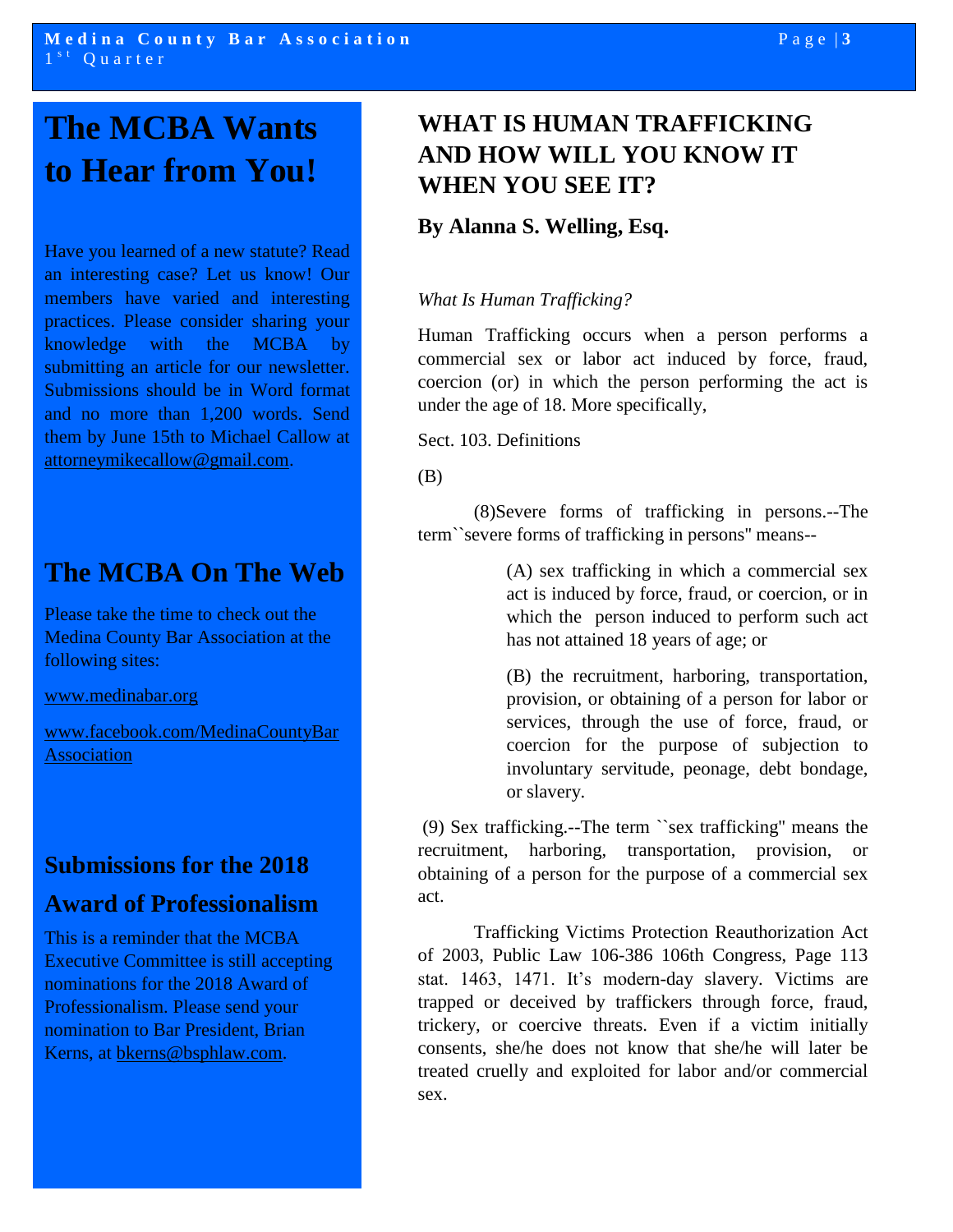Each year an estimated 1,078 Ohio children become victims of human traffickers and 3,016 more are at risk; of those 1,078 children, an estimated 70 are from Medina County. The average age of a trafficked victim is 13.

Unpaid labor—both female and male—is much more prevalent than sex trafficking by a ratio of 9:1. In the U.S., unpaid laborers (slaves) can be found in agricultural work, factories, sweatshops, childcare, landscaping, food service, door to door magazine sales, and many other activities.

#### *What Are the Signs of Human Trafficking?*

A person who has been trafficked and is under the control of another person will act in a certain way. There will be recognizable red flags.

The person may:

- Be submissive, afraid, and/or nervous
- Appear malnourished
- Show signs of physical or mental abuse
- Not speak for him or herself
- Avoid eye contact or conversations
- Be unpaid or paid very little
- Live where he or she works
- Be fearful of law enforcement
- Have a much older "boyfriend"/"girlfriend"
- Not be free to socialize with others
- Have expensive clothing/jewelry that does not "fit" her/his age or story
- Have an odd tattoo such as a bar code on the back of his/her neck
- Have no identification

#### *What Should You Do If You Suspect Human Trafficking?*

If you see any behavior(s) that make you suspect human trafficking, never confront the person in control. They can be very violent. Human trafficking is a very lucrative business, second only to the drug trade. Further, the risks of getting caught as a trafficker are lower and the "product" is re-usable and can be sold over and over.

Instead call the National Human Trafficking Hotline at 1.888.3737.888 or, in an emergency, call 911. All calls are anonymous. The local law enforcement and FBI Human Trafficking Task Force will investigate all calls.

For more information about human trafficking or a speaker, contact the Medina County Coalition Against Human Trafficking at 330-764-8891 ext. 214.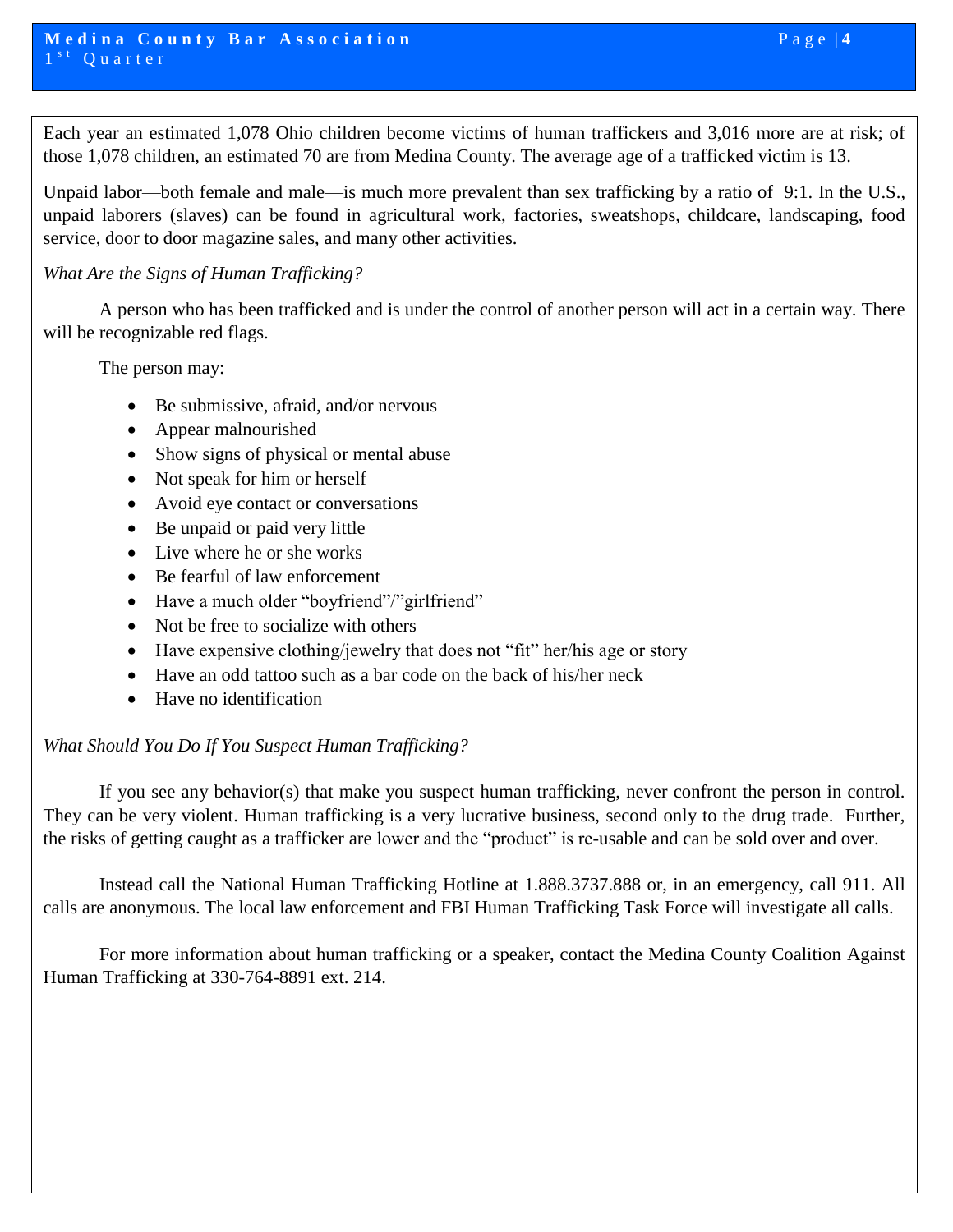

# **Judge Joyce Kimbler**

Medina County Court of Common Pleas

#### MEDIATION AND THE COURT

In 2010, the population of Medina County was 172,332. In 2016 it was 177,221. The county's growth rate over that six year period makes it the  $11<sup>th</sup>$  fastest growing county in the state. It is estimated that the population will grow to 184,670 in 2020. Medina County is the sixteenth most populated county in Ohio.

This growth rate is reflected in the growth of the Common Pleas docket as well. In 2016 the Court of Common Pleas had 1212 civil cases filed. In 2017 there were 1268 civil cases filed. In 2016 the Common Pleas handled 800 felony cases. In 2017 the Common Pleas Court handled 1191 felony cases. This was almost a 50% increase in criminal cases handled from 2016-2017. Based upon the number of indictments filed so far this year, 2018 is on track to outpace the number of criminal felony cases filed in 2017. Each of the Common Pleas Courtrooms handled approximately 1006 cases in 2016 and 1230 in 2017.

General Division Common Pleas Court judges are required by the Ohio Supreme Court to resolve matters in a timely fashion. In general, civil litigation is to be completed in 12- 24 months and criminal cases are to be completed in 6 months. Because of speedy trial and other Constitutional requirements, criminal cases require a much larger expenditure of judicial investment. In order to be cost effective and prevent a backlog of civil cases, the Common Pleas judges of Medina County encourage litigants to make use of alternative dispute resolution options offered by the Court.

In 2017, 322 cases were referred to mediation. Of these, approximately 54% settled. Mediation often results in litigation being resolved more quickly for the parties. Types of cases that are successfully mediated include Ohio Department of Transportation appropriation cases and foreclosure cases. The mediation process helps borrowers to move quickly and get a handle on what they need to do to resolve the foreclosure. The process also helps to ensure that lenders inform borrowers of their options and work more effectively toward resolution.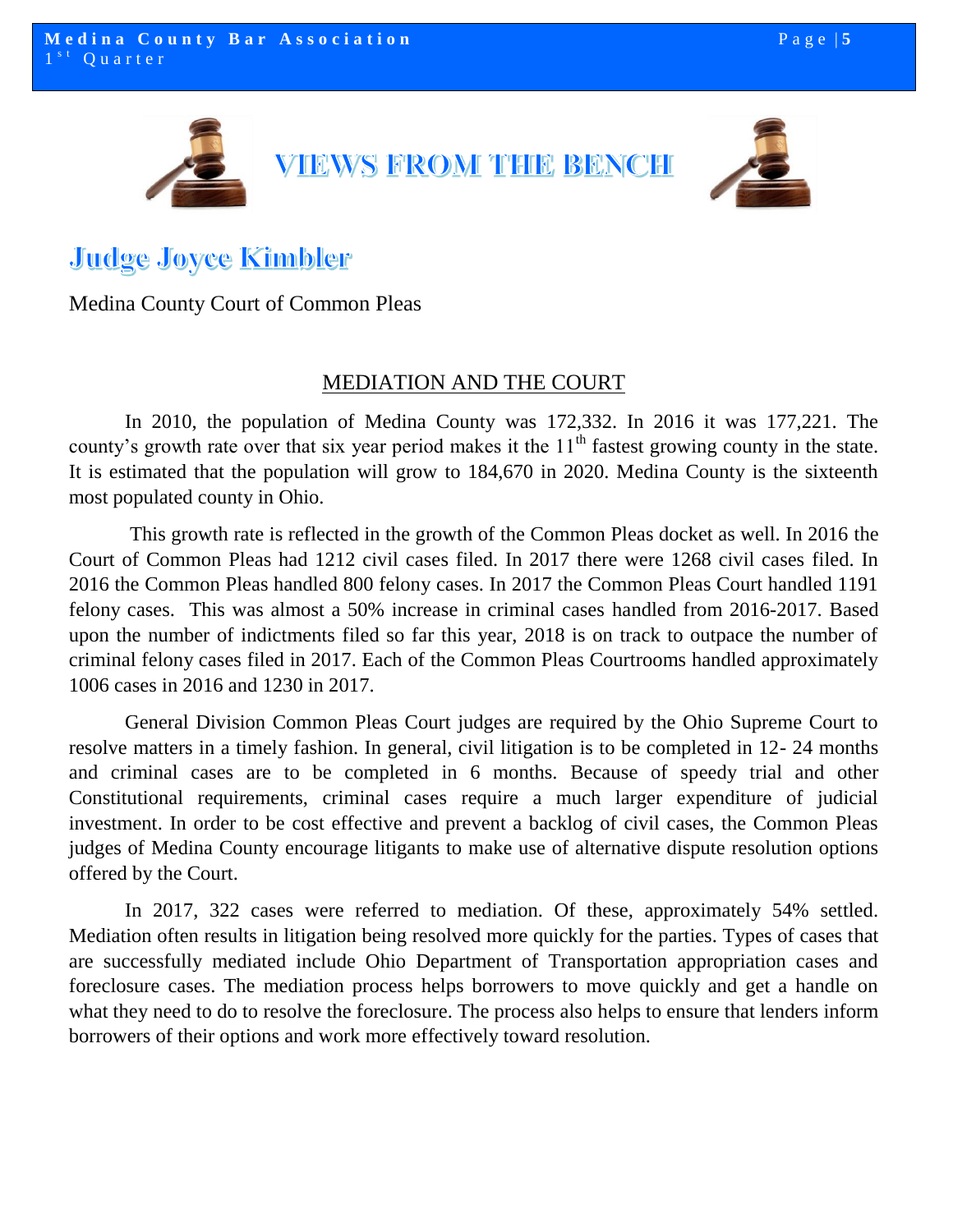## VIEWS FROM THE BENCH



# **Judge Joyce Kimbler**

#### Medina County Court of Common Pleas

#### MEDIATION AND THE COURT (continued from page 5)

Another type of civil matter that may benefit from alternative dispute resolution are requests for civil stalking protection orders. In 2017, Medina became one of only 12 courts of common pleas to participate in a mediation of civil stalking protection order cases pilot project. Traditionally, requests for Civil Stalking Protection Orders could not be mediated because they involved sexually oriented offenses, domestic violence, intimate partners or cases in which there was pending litigation between the parties. However, requests for such orders are on the rise. In Medina, there were 109 requests filed in 2015 and 120 requests filed in 2016. This is because there is an increase in non-traditional cases. There is an increase in cases involving neighbors or landlords and tenants or employers and employees. The purpose of the project is to identify situations in which mediation can be used to work out an agreed settlement between the parties rather than the imposition of a civil stalking protection order. This program will run between June 1, 2017 and December 31, 2018 to determine if mediation is a viable alternative in these situations.

Alternative dispute resolution is a cost effective method of resolving civil litigation while increasing the satisfaction of the parties with the court process. Early on in the process it should be considered as an end in and of itself not just a speedbump on the road to trial. Mediation offers an opportunity for the parties feel like they have been heard and have had an opportunity to have input into the resolution of their litigation. It can reduce the length of the litigation. Mediation can be done sooner rather than later because it can be done before the time and expense of the level of discovery necessary for trial. Mediation can reduce the cost of litigation because it can be done before a lot of motion practice and discovery. Even if not successful, mediation can help narrow the issues for trial thus reducing the time and expense required for a full trial of the issues. Mediation also allows for more creative solutions than those typically available if the matter were to proceed to trial.

Every illness does not require surgery; every dispute does not require a trial. It is the role of counsel to determine which cases are better served by alternative dispute resolution so that the cases that truly require a trial for resolution can be heard more promptly. The initial pretrial is often a good time to triage a case to determine what path will lead to the best outcome for the parties before the Court.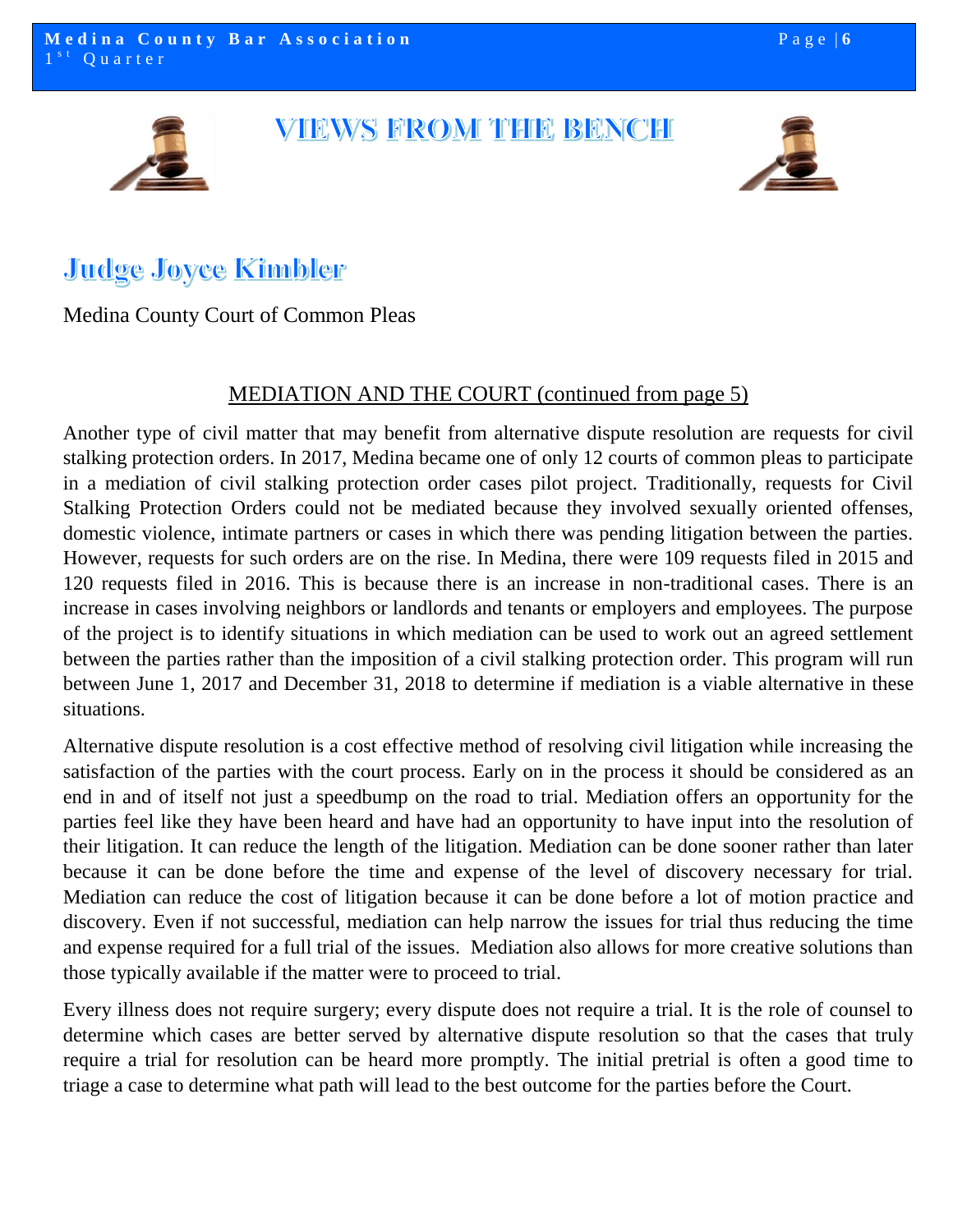## **Walter Henry Hay, Esq.**

#### July 13, 1928 - April 12, 2018

It is with a heavy heart that the MCBA informs you of the loss of Walter Henry Hay. Attorney Hay was a Solicitor and Prosecutor for the City of Brunswick, which began his career of community service within Medina County. Professionally, he also served as Referee of Medina County Common Pleas Court and Medina Municipal Court, and maintained a private practice in Brunswick.

Our thoughts go out to the family and friends of Mr. Hay.

[http://www.carlsonfuneralhomes.com/o](http://www.carlsonfuneralhomes.com/obituaries/Walter-Hay/#!/Obituary) [bituaries/Walter-Hay/#!/Obituary](http://www.carlsonfuneralhomes.com/obituaries/Walter-Hay/#!/Obituary)

### **GAL Pre-Service Course**

The next session for the 6 hour preservice course that is required for Guardian Ad Litems is scheduled in Cleveland on June  $27<sup>th</sup>$ . Click on the link below to register. The course is available free of charge, but you must register to secure a seat

[https://www.supremecourt.ohio.gov/GA](https://www.supremecourt.ohio.gov/GAL/preService.asp) [L/preService.asp](https://www.supremecourt.ohio.gov/GAL/preService.asp)

# **Criminal Defense Committee Report**

#### **By Matt Ameer, Esq.**

The criminal defense committee, chaired by Yu Mi Kim-Reynolds, is calling on practitioners to join up, which requires nothing more than providing a name, phone number, & e-mail address to the bar association's executive secretary, Gina Hotchkiss, at ghotchkiss@medinaco.org or 330-725-9794. The existing membership is much smaller than the number of lawyers in this county who do a good deal of criminal, juvenile, & traffic defense. Chances are, if you do that work, you're probably not on the committee, but you should be.

This is part of an effort to interest bar members with similar practice foci to organize & share information. The old adage ought to apply here: two heads are better than one. When we're encouraged & conditioned to express questions, ideas, & concerns to each other; share information with each other (case law, motions, experts, strategies); & act as sounding boards for each other, that ought to polish our craft in stride together.

The criminal defense committee is seeking those who are simply interested in and/or have criminal/traffic defense as a meaningful part of their practice, not necessarily an exclusive focus. We're also seeking those who could commit to meeting at least 4 times/year (roughly once/quarter), & probably no more than once/month, for about 1 hour each meeting, as we don't want to intrude heavily on work, family, & other commitments.

Meetings are intended to be largely informal, but have the potential for greater involvement with the courts, citizens, & organizations in our county. Some of us who run in the same circles already but inconsistently meet for lunch or after work, or at general bar association events, & that's good. But, slightly more organization & consistent connection in our sub-disciplines could be a useful & rewarding thing, if not just a reliable way to unwind with those who share similar interests.